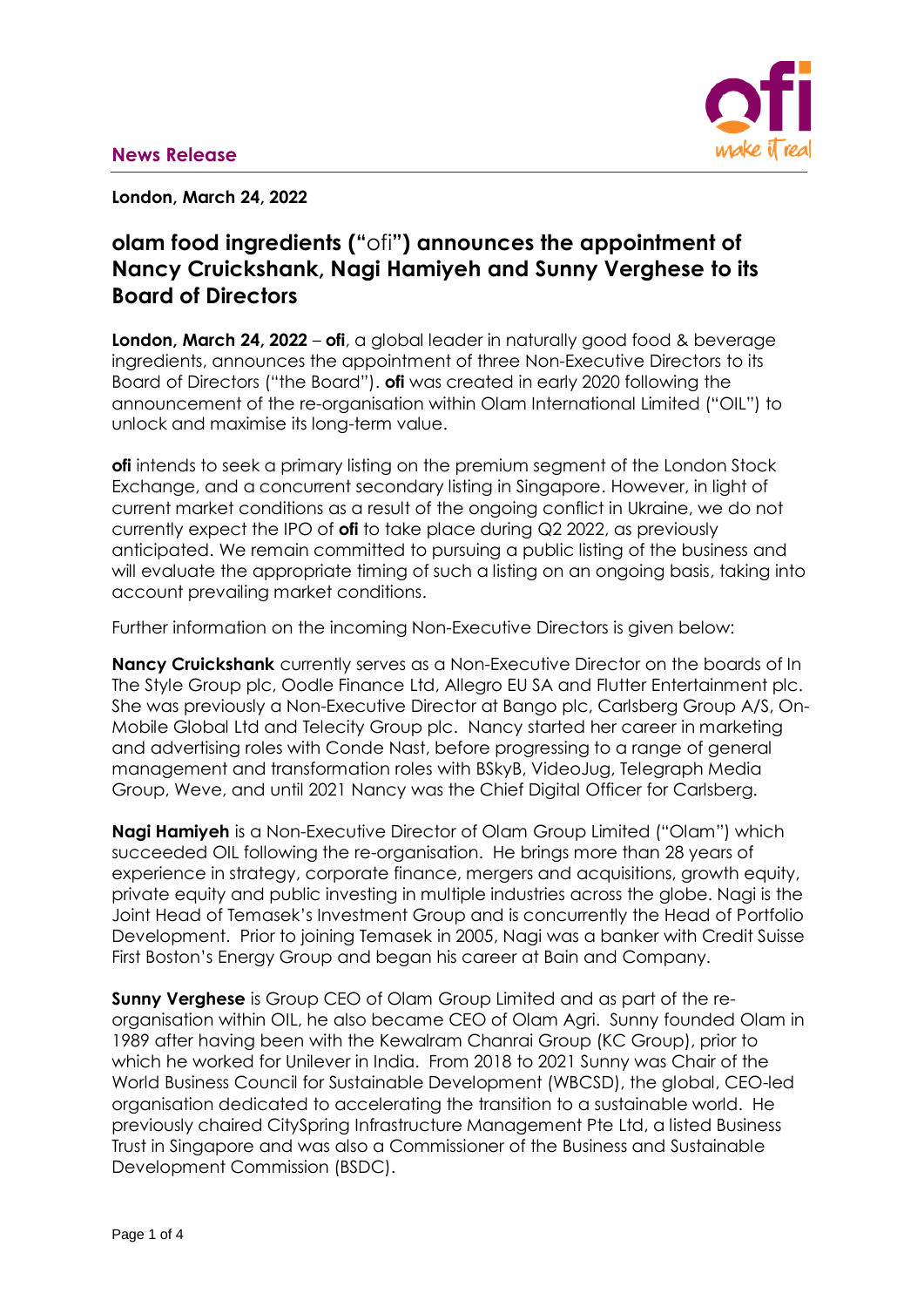# **News Release**



## **London, March 24, 2022**

**ofi** has previously announced Niall FitzGerald as Chair of the Board and the Governance and Nominations Committee, Belinda Richards as the Senior Independent Director, Brian May as Chair of the Audit and Risk Committee and Penny Hughes as Chair of the Remuneration and Talent Committee. The Board has two further Non-Executive Directors, Patrick Coveney and Amanda Sourry, and two Executive Directors, Chief Executive Officer A. Shekhar, and Chief Financial Officer Rishi Kalra.

Niall FitzGerald, Chair of the Board commented:

*"I am delighted to welcome Nancy, Nagi and Sunny to the Board of ofi. The extensive and complementary experience of our Board members demonstrates our commitment to build a Board that is skilled, diverse and meets best practice corporate governance standards. We share the same commitment to provide strong stewardship to ofi and to enable Shekhar and his talented management team to deliver sustainable and profitable growth with measurable social and environmental impact."*

*Commenting on the appointments, Chief Executive Officer A Shekhar said: "Along with my management team and my Board colleagues, it is my pleasure to welcome Nancy, Nagi and Sunny to the ofi Board. We continue the process of building a strong inaugural Board to lead us as we embark on ofi's next phase of evolution to become a UK listed plc. I look forward to working closely with all the Directors in our exciting journey ahead."*

#### About **ofi**

**olam food ingredients** ("**ofi"**) is a new operating group born out of [Olam.](http://www.olamgroup.com/) **ofi** offers sustainable, natural, value-added food products and ingredients so that consumers can enjoy the healthy and indulgent products they love. It consists of industryleading businesses of cocoa, coffee, dairy, nuts, and spices. **ofi** has built a unique global value chain presence including its own farming operations, farm-gate origination, and manufacturing facilities. **ofi** partners with customers, leveraging its complementary and differentiated portfolio of 'on-trend' food products, to cocreate solutions that anticipate and meet changing consumer preferences as demand increases for healthier food that's traceable and sustainable.

To subscribe to the **ofi** newsroom and for more information on **ofi** please visit [www.ofi.com](http://www.ofi.com/)

Follow @**ofi-group**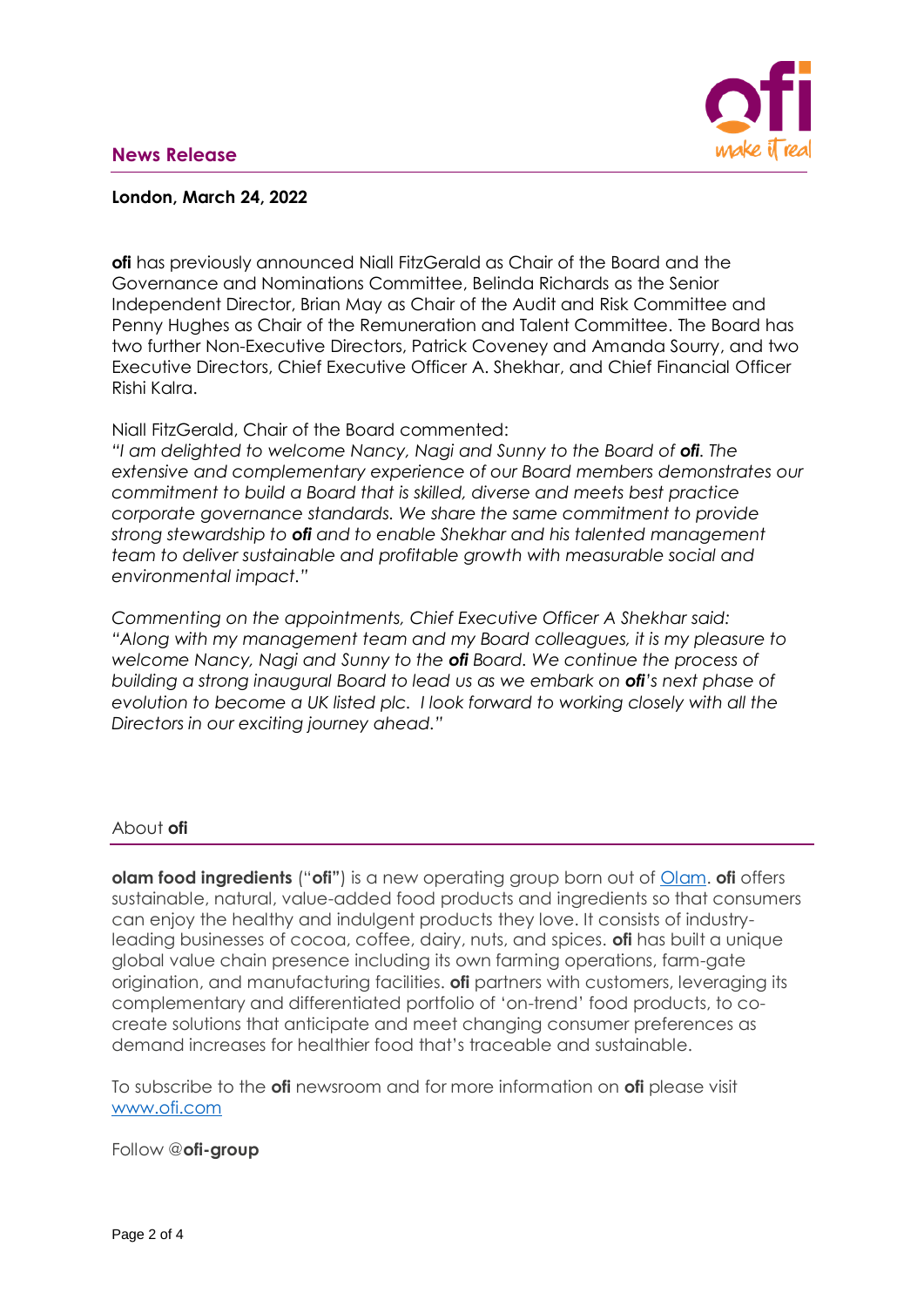# **News Release**



#### **London, March 24, 2022**

#### About Olam

Olam is a leading food and agri-business supplying food, ingredients, feed and fibre to 20,900 customers worldwide. Its value chain spans over 60 countries and includes farming, processing and distribution operations, as well as a sourcing network of an estimated 5 million farmers.

Through our purpose to "Re-imagine Global Agriculture and Food Systems, Olam aims to address the many challenges involved in meeting the needs of a growing global population, while achieving positive impact for farming communities, our planet and all our stakeholders.

Headquartered and listed in Singapore, Olam currently ranks among the top 30 largest primary listed companies in terms of market capitalisation on SGX-ST.

Since June 2020, Olam has been included in the FTSE4Good Index Series, a global sustainable investment index series developed by FTSE Russell, following a rigorous assessment of Olam's supply chain activities, impact on the environment and governance transparency. The FTSE4Good Index Series identifies companies that demonstrate strong Environmental, Social and Governance (ESG) practices and is used by a variety of market participants to create and assess responsible investment funds.

More information on Olam can be found at [www.olamgroup.com.](http://www.olamgroup.com/) Follow @olam

This announcement does not constitute or form part of an offer for sale or solicitation of an offer to purchase or subscribe for securities in the United States, Canada, Australia, South Africa, Japan or any other jurisdiction and the securities referred to herein have not been registered under the securities laws of any such jurisdiction. The ordinary shares have not been and will not be registered under the United States Securities Act of 1933, as amended (the "Securities Act"), and may not be offered or sold, directly or indirectly, in the United States, absent registration under or an exemption from, or transaction not subject to, the registration requirements of, the Securities Act. No public offering of securities is being made in the United States or in any other jurisdiction.